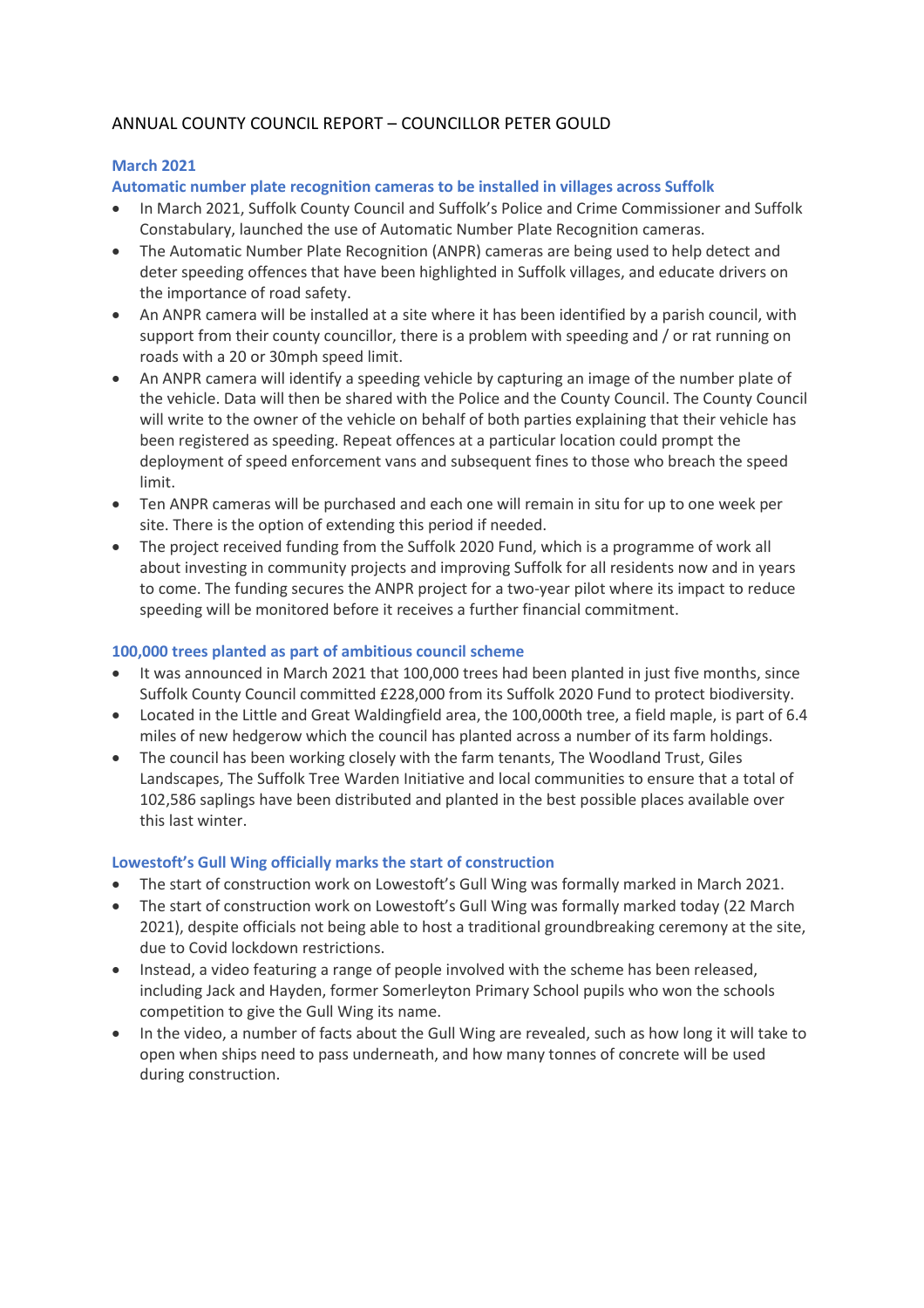# **April 2021**

#### **Reflections on a year of the Keep Moving Suffolk Campaign**

- Thursday 1 April 2021 marked the first anniversary of the Keep Moving Suffolk Campaign.
- Just nine days after the Prime Minister announced the first lockdown on the 23rd March 2020, Suffolk's Most Active County Partnership launched the Keep Moving Suffolk campaign. The ambition was to help people stay active or become active during the pandemic.

#### **99% of pupils receive a preferred primary school on National Offer Day**

- In April 2021, 99.15% of children were offered a place at one of their parents' three preferred schools and 95% were offered a place at their first preference school.
- 99.15% of children were offered a place on National Offer Day at one of their parents' three preferred schools and 95% were offered a place at their first preference school.
- Suffolk County Council received 7207 applications from parents indicating which primary school they would prefer their child to join in September 2021.

#### **May 2021**

#### **Schools across Suffolk recognised for their efforts in encouraging active travel**

- In May 2021, pupils from Great Barton Primary Academy and Stowupland High School were recognised for their efforts in encouraging active and sustainable travel.
	- The Pupils received Bronze Modeshift STARS accreditations for their efforts. Exning Primary School who first received a Bronze accreditation in 2019, became the first primary school in Suffolk to receive a Silver Modeshift STARS accreditation for their ongoing commitment and hard work.
		- $\circ$  Great Barton Primary Academy encouraging road safety, by working with local councils to relocate and promote the puffin crossing near the school. This includes designing new street signs and a Park & Stride campaign
		- $\circ$  Stowupland High School encouraging active and sustainable travel and road safety. A group of sixth form students set up a walking bus to help new Year 7 students build confidence walking to a new school
		- $\circ$  Exning Primary School received their silver accreditation for their ongoing hard work promoting sustainable travel, road safety and improving air quality outside the school gates by running an anti-idling campaign.
	- The Modeshift STARS Accreditation scheme encourages schools across England to implement their own travel plans to increase levels of sustainable and active travel in order to improve the health and well-being of children and young people. More information on Modeshift STARS can be found at – **[www.suffolk.gov.uk/adviceontravel](about:blank)** as well as top tips and advice on travelling to school.
	- The accreditations further support the county council's Let's make a change for the future campaign which is encouraging residents to consider more active and sustainable travel options during the COVID-19 pandemic to avoid overcrowding the county's transport network, and longer term to experience the benefits of improved health and wellbeing, less congestion and cleaner air.

#### **A new electric taxi-bus service launches in East Suffolk**

- In May 2021, Suffolk County Council launched Katch, a new sustainable, electric taxi-bus service in the East of the county.
- Katch provides a travel solution for local residents and visitors in Wickham Market and Framlingham, as well as for those who need to meet their rail connections at Wickham Market train station in Campsea Ashe.
- With support from East Suffolk Council, Framlingham Town Council, Community Rail Network, East Suffolk Lines Community Rail Partnership, Greater Anglia and CarsSmart, Katch delivers on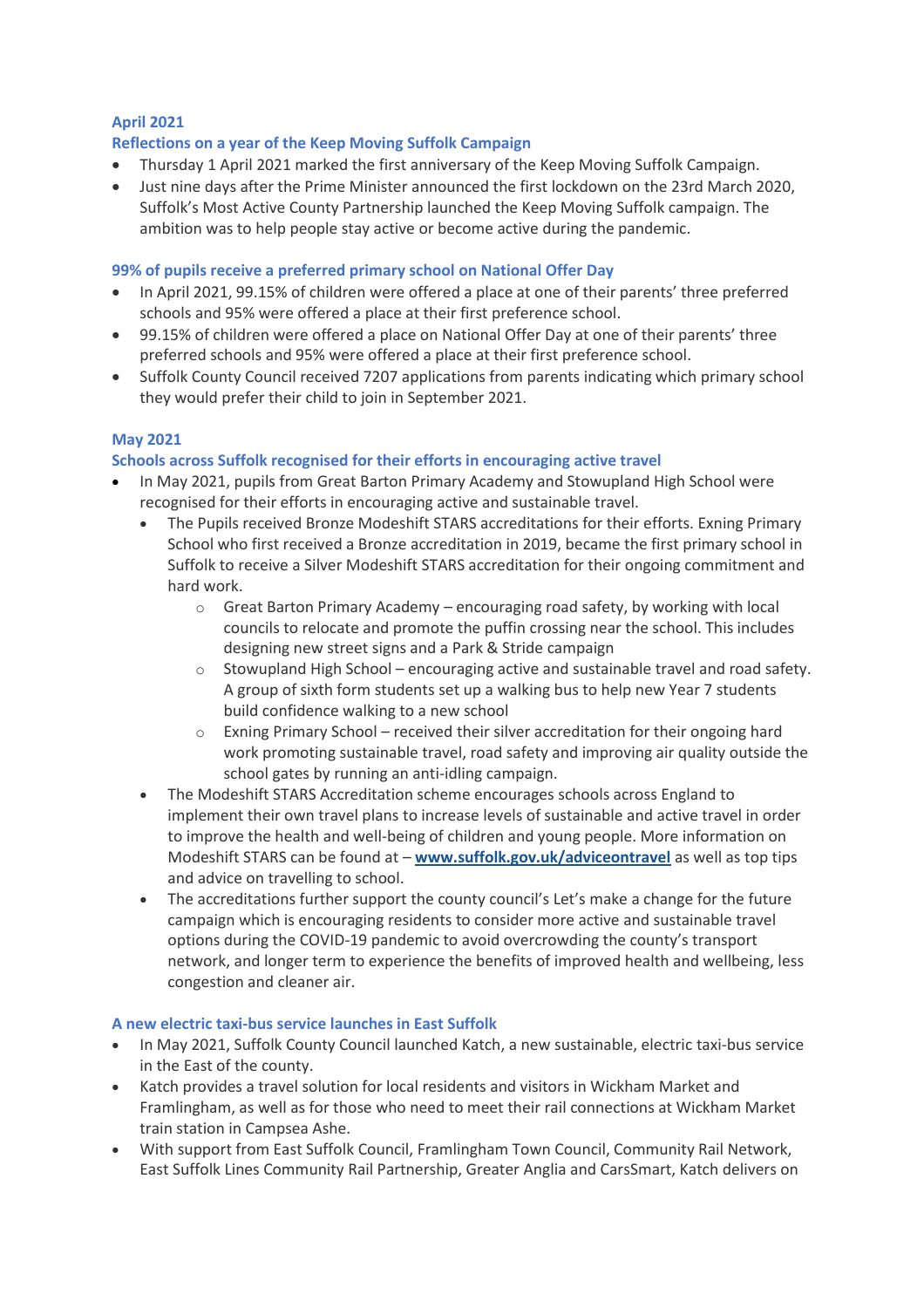the commitment Suffolk councils have made to grow the region's passenger transport in a sustainable way. It also plays a part in cutting carbon to help reach the Government's ambition of zero emissions by 2050 and Suffolk County Council's own target of being carbon neutral by 2030.

- The Rail Network Development Fund from the Department of Transport provided a grant for the vehicles electric charging points at the train station at Campsea Ashe.
- Katch started on **Monday 17 May 2021** and ran as a trial for 12 months.
- The service will be available seven days a week from:
	- 6.30am to 10.30pm on Monday to Saturday
		- 9am to 7pm on Sunday
- If successful and is regularly used by commuters and rail passengers, Suffolk County Council is keen to facilitate further schemes across the county.

#### **State-of-the-art vehicles join Suffolk Fire and Rescue Service's fleet**

- In May 2021, Suffolk Fire and Rescue Service unveiled three new vehicles, packed with the latest technology, to support firefighters at emergency incidents.
- State-of-the-art vehicles join Suffolk Fire and Rescue Service's fleet
- The Command Support Vehicles will typically be used as a hub at large, complex incidents, from which officers can manage operations and work with other emergency services.
- Some of the new features on the vehicles include:
	- $\circ$  Dedicated WiFi, enabling officers at the scene to quickly stream and share data, images, footage and plans with colleagues who are based remotely, for example at the Combined Fire Control Room
	- o LCD display built into the side of the vehicle, allowing officers to share content with other agencies attending an incident, such as live drone footage and plans
	- $\circ$  Latest communications and computer technology with access to live information, weather reports, data on substances and chemicals, and direct contact with other agencies and services
- Suffolk Fire and Rescue Service has invested £360,000 in the new units, which replace the three existing Command Support Vehicles.

#### **Suffolk County Council leader vows to "build back better, stronger and greener" after COVID**

- In May 2021, SCC further committed to protecting vulnerable residents, strengthening Suffolk's economy and a strong focus on the environment are at the heart of council's new priorities.
- Protecting and supporting vulnerable residents, strengthening Suffolk's economy, a strong focus on the environment and delivering value for money for the taxpayer is at the heart of priorities outlined by Suffolk County Council's leader today.

#### **June 2021**

#### **Suffolk County Council launches the new Cassius service**

- In early June 2021, it was announced that SCC are partnering with Alcove, Rethink Partners and Provide CIC to deliver their innovative care technology service to people in Suffolk over the next 3 years.
- From July 2021, the Cassius service will give our social work practitioners, occupational therapists and other front line professionals, new ways to support people to live better and independent lives.
- Initially the service will launch with a high impact, targeted range of technology that will continue to grow into the full Cassius collection. This means that the technology can be customised to meet people's needs and to address individual challenges which will help them live independently at home for longer.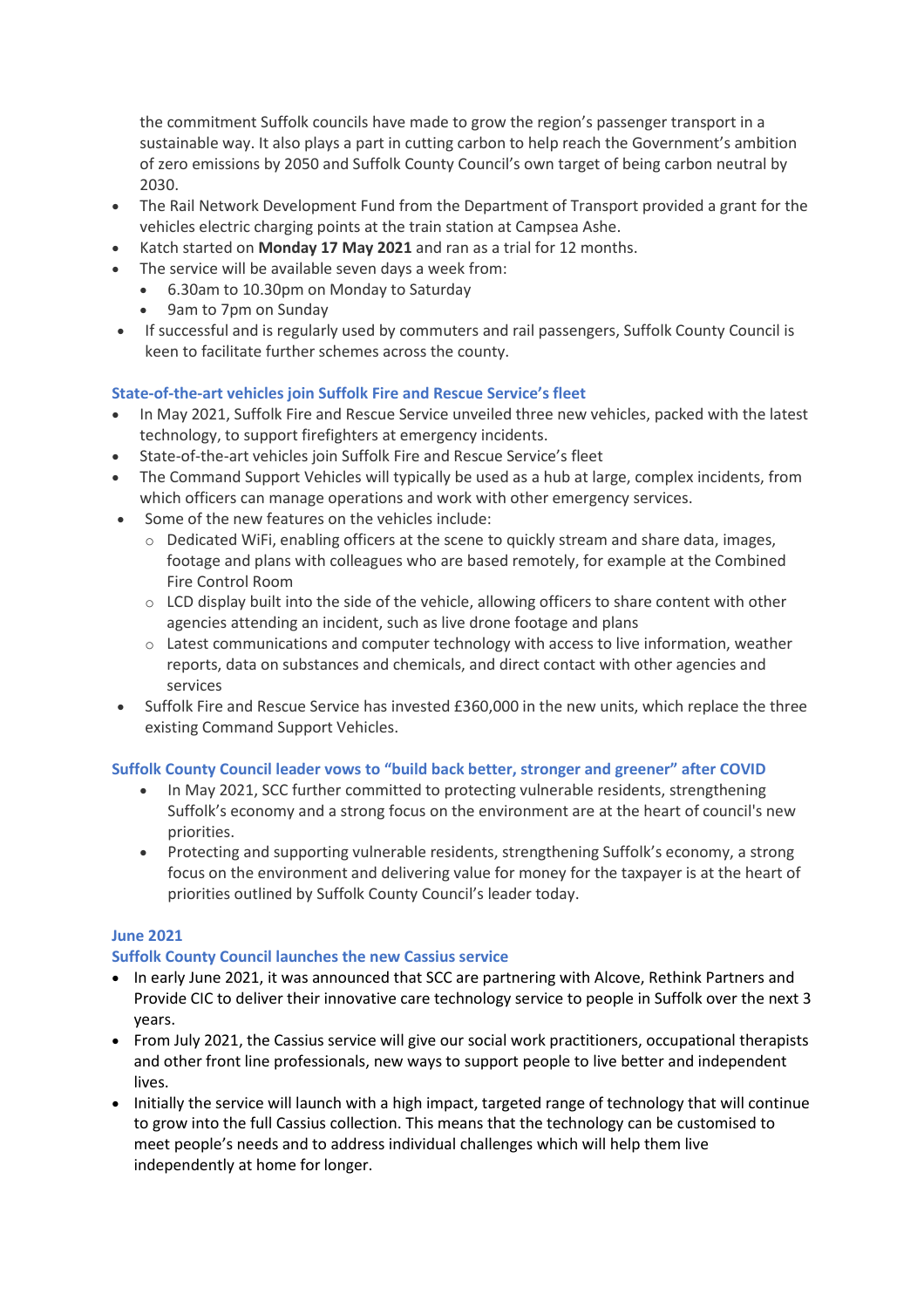#### **Independent review of aspects of Suffolk's SEND services to be carried out**

- It was announced in June 2021 that A multi-agency team from Lincolnshire will carry out an independent review into SEND provision.
- The SEND (special educational needs and disability) review will focus on the processes, communication protocols and family-facing elements of SEND services within Suffolk County Council. It will not look at specific cases or the provision given to specific children.
- The review will start next week and will be completed within six weeks. The report, with any recommendations, will be published on Suffolk County Council's website, shared with those who contributed to it and also scrutinised, in public, by the council's Education and Children's Services Scrutiny Committee.
- The review team from Lincolnshire will consist of two senior officers from Lincolnshire County Council, performance analysts and the chair of the county's parent carer network.

## **Leaders earmark major investment as part of Suffolk taking its first steps on road to Covid recovery**

- It was announced in late June 2021 that a significant investment of £6.238m was approved to support Suffolk's long-term recovery beyond the Covid-19 pandemic.
- Suffolk Public Sector Leaders (SPSL) approved a significant investment of £6.238m towards a range of strategic, community focussed projects and programmes that support efforts in Suffolk's long-term recovery beyond the Covid-19 pandemic. This money will be used to increase the offer for young people and families, to improve access to housing, to help local businesses get back on track, to address the climate emergency commitment and to drive future public engagement plans.
- Combined with investments previously made last September, this means SPSL has invested a total of £9.788m to support Suffolk's longer-term recovery from Covid-19 in the key areas of economic growth, supporting communities, community safety, tackling climate change, housing and in listening to local people.
- The role of SPSL is to continue to seek to maximise opportunities to benefit Suffolk's communities, identifying and providing additional resourcing and financial contributions on top of what has already been put in place, to build upon the existing commitment and funding designated by local public services across the county.
- As part of the discussion surrounding Suffolk's Strategic Recovery Plan, the group agreed to allocate the investment across the following strategic themes:
	- **Climate Change** £1.5m to implement the Suffolk's Climate Emergency Plan agreed and launched by Leaders today
	- **Inclusive Growth** £2.05m towards supporting Suffolk's businesses recovery and the potential Haughley Junction rail upgrade
	- **Supporting Communities** £2.6m to invest in future housing projects, improve literacy levels, identify families most in need of support and strengthen the local care offer for young people
	- **Engagement** £0.139m to support Youth Healthwatch projects and develop a countywide approach to engaging communities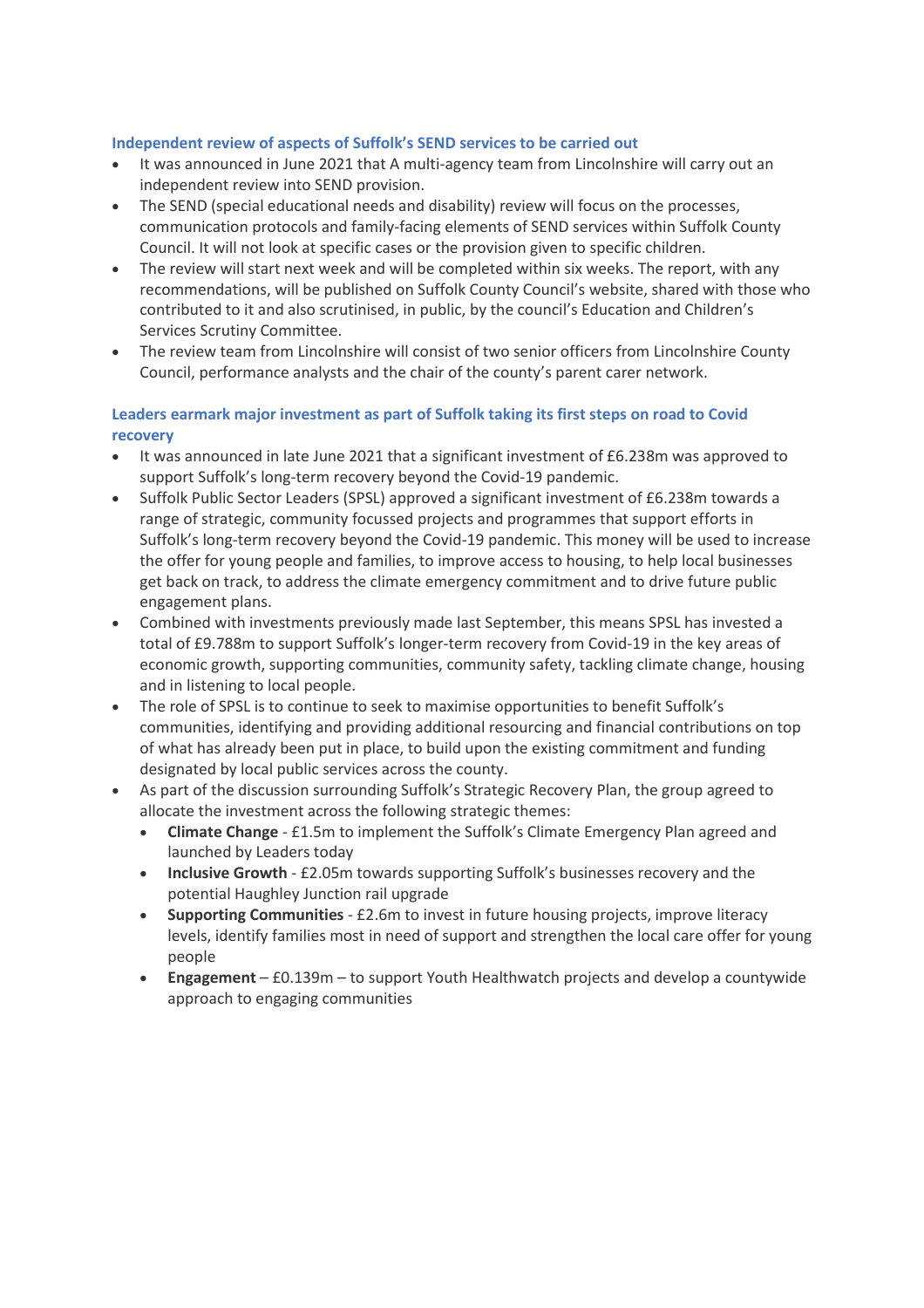#### **July 2021**

# **Suffolk County Council begins procurement process for next Highways Service contract focusing on developing local skills and talent**

- In Early July 2021 Suffolk County Council began the process of finding its next long term Highways Services partner.
- The council was looking for a partner to deliver key operational projects after the current contract ends on 30 September 2023.
- As part of preparations up to this point, the council has worked with leading industry analysts to understand the different types of arrangements that other local authorities have in place, to look at which specialist providers are in the marketplace and to find out what aspects of contract agreement may work best for Suffolk based on the range of outcomes the council wants to achieve from any new contract process.
- The council is looking to develop a contract that utilises a blended 'hybrid' approach, enabling the council to enter into one contract that covers the majority of Highways Service functions and two contracts with specialist providers for streetlighting and traffic signals (ITS). The council will be looking for the new contract to focus on delivering greater social value, utilising local skills and talent, giving young people the opportunity to work in the sector as well as building on the council's commitment to carbon reduction and protecting the environment.
- The whole contract development process will take just over two years to complete. Once the appropriate tender documents have been prepared outlining the council's requirements, initial advertisements will go out in December 2021. Discussions will begin with any interested prospective contractors in early 2022. Following such a rigorous tendering process, the council hopes to be able to award its chosen contract in early 2023 with the new service provider beginning in October 2023.
- The procurement process needs to begin now to provide enough time to go to the market to seek relevant specialist companies which may be interested in tendering for the contract which is worth in the region of £800m - £1 billion over a projected 20 year period.

#### **Suffolk says thanks for going the extra mile**

- In July 2021, residents were thanked for their sacrifices during the pandemic.
- Over the last 16 months, countless people in Suffolk have gone the extra mile by helping others, such as volunteering, doing the shopping for a friend or putting a neighbour's bins out. Saying thank you to people who have helped means a great deal, which is why the latest stage of the 'Suffolk Says Thanks' campaign is about celebrating everyday acts of kindness by presenting people with a specially designed pin badge.
- Voluntary organisations, local councils and others who are part of the Collaborative Communities Board will be presenting the new Suffolk Says Thanks badges to Suffolk residents who have gone above and beyond during the coronavirus pandemic.
- Everyone can get involved by saying thank you to others through the campaign website. By visiting **[suffolksaysthanks.com](about:blank)** , people can thank a friend, a volunteer, neighbour or family member by downloading and sharing one of the free cards, posters or social media graphics.
- The Suffolk Says Thanks campaign launched in June 2020, inspiring school children to link up with the county's care homes, and countless messages of thanks to people across Suffolk for the little – and often big – things they do that make a difference to others' lives.

#### **Suffolk's new Chief Fire Officer appointed**

- In August 2021 Jon Lacey was appointed to the post of Suffolk's Chief Fire Officer and Executive Director for Fire and Public Safety.
- Jon will lead Suffolk Fire and Rescue Service and its staff, as well as having responsibility for Suffolk County Council's Trading Standards and emergency planning services and being a member of the corporate leadership team.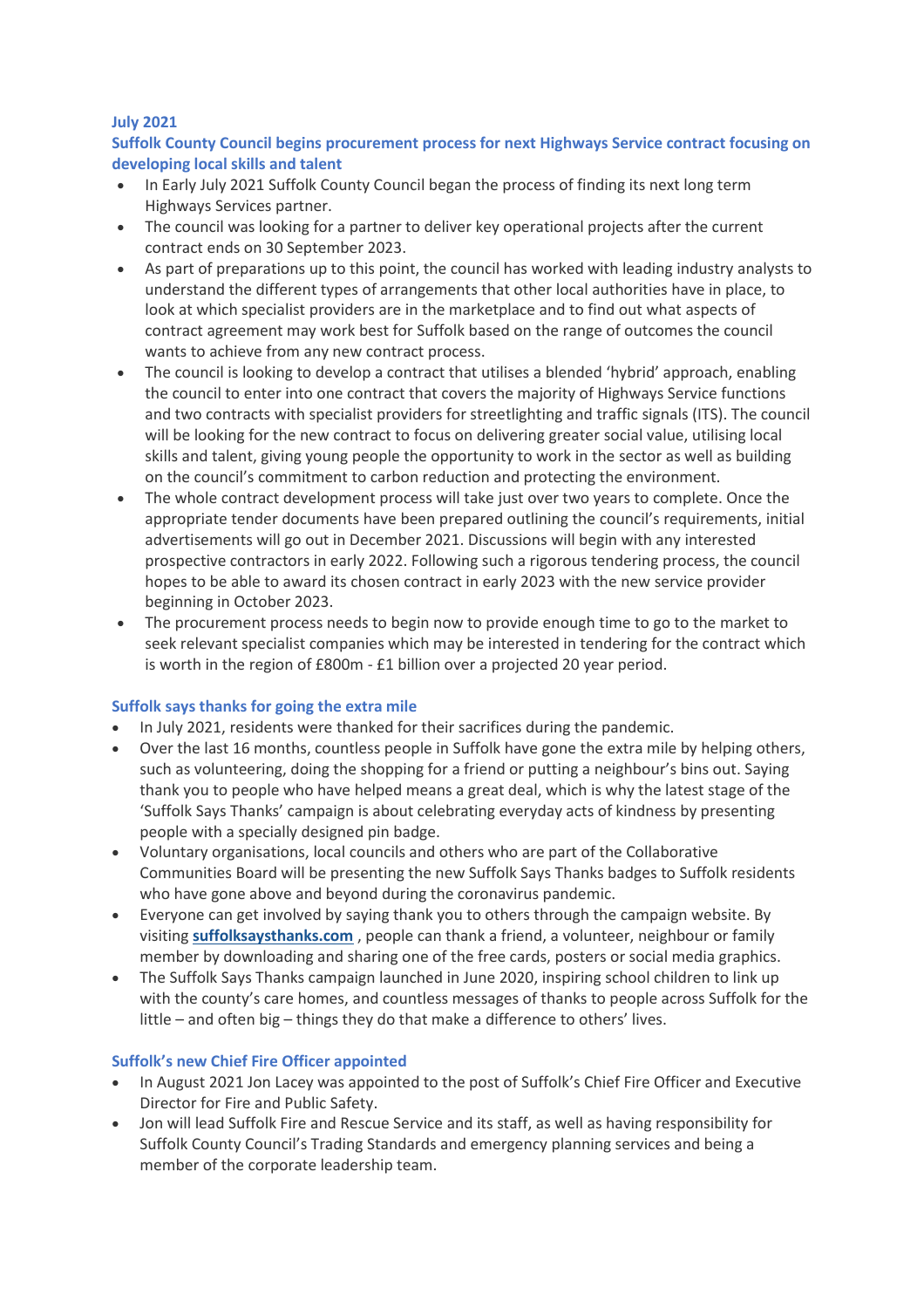- Jon will bring a wealth of experience to Suffolk, gained from a 24 year career with fire and rescue services. He began in 1993 as an on-call firefighter with West Sussex Fire and Rescue Service, before becoming a wholetime firefighter.
- He was Assistant Chief Fire Officer at West Sussex Fire and Rescue Service and has responsibility for Prevention, Protection and Response, as well as the county council's Resilience and Emergency Team, a service like Suffolk's Joint Emergency Planning Unit.

#### **Suffolk homeowners can cut carbon emissions as successful solar panel buying scheme returns**

- It was announced in August 2021 that Suffolk residents can come together to invest in renewables through a group-buying scheme for solar panels and battery storage.
- Solar Together Suffolk, in conjunction with Suffolk County Council, helps homeowners feel confident that they are paying the right price for a high-quality installation from pre-approved installers.
- This innovative scheme builds on three years of the highly successful Solar Together programme run in Suffolk. Since 2018, the scheme has installed solar panel systems in 1,028 households across the county. On average, homeowners have saved 33% on installation costs, £263 on energy bills in year one, and stopped harmful carbon emissions entering the atmosphere.
- Suffolk County Council brings **[Solar Together Suffolk](about:blank)** to residents as part of the Suffolk Climate Change Partnership, on behalf of all of Suffolk's local authorities. This is in partnership with independent experts iChoosr to make the transition to clean energy as cost effective and hasslefree as possible. Across the UK, iChoosr has delivered almost 5,000 installations to date and over 80,000 tonnes of avoided lifetime carbon emissions.

# **Suffolk Fire and Rescue Service adds four new enhanced appliances to its fleet, fitted with solar panels**

- In August 2021, Suffolk Fire and Rescue Service unveiled state-of-the-art rescue vehicles and equipment to provide firefighters with the latest technology for rescues.
- Four new "enhanced rescue tenders" will be based at Bury St Edmunds, Lowestoft, Newmarket and Princes Street (Ipswich), giving cover across the county and strengthening the emergency response across Suffolk's communities.
- The new equipment and vehicles are also the latest innovations in green technology, supporting Suffolk County Council's climate emergency declaration and ambitions to be net zero by 2030. The fire appliances are the first in Suffolk to be fitted with solar panels, have more fuel-efficient engines and also carry battery powered hydraulic rescue equipment.

# **September 2021**

# **Suffolk's first 'healing woods' locations announced**

- In September 2021, four locations were announced by Suffolk County Council as 'healing woods and spaces'.
- They will offer people better access to nature and provide a positive legacy to the pandemic.
- The healing woods and spaces will be located in:
	- Bury St Edmunds
	- Combs and Little Finborough
	- Eye
	- Hopton
- The council's healing woods project connects with the motion unanimously passed by the county's councillors earlier this year, to commit to developing mental health support in Suffolk, in response to the impacts of the pandemic.
- Research, such as that recently published by the University of Essex with The Green Light Trust, demonstrated that access to woodlands and green space can significantly improve people's wellbeing.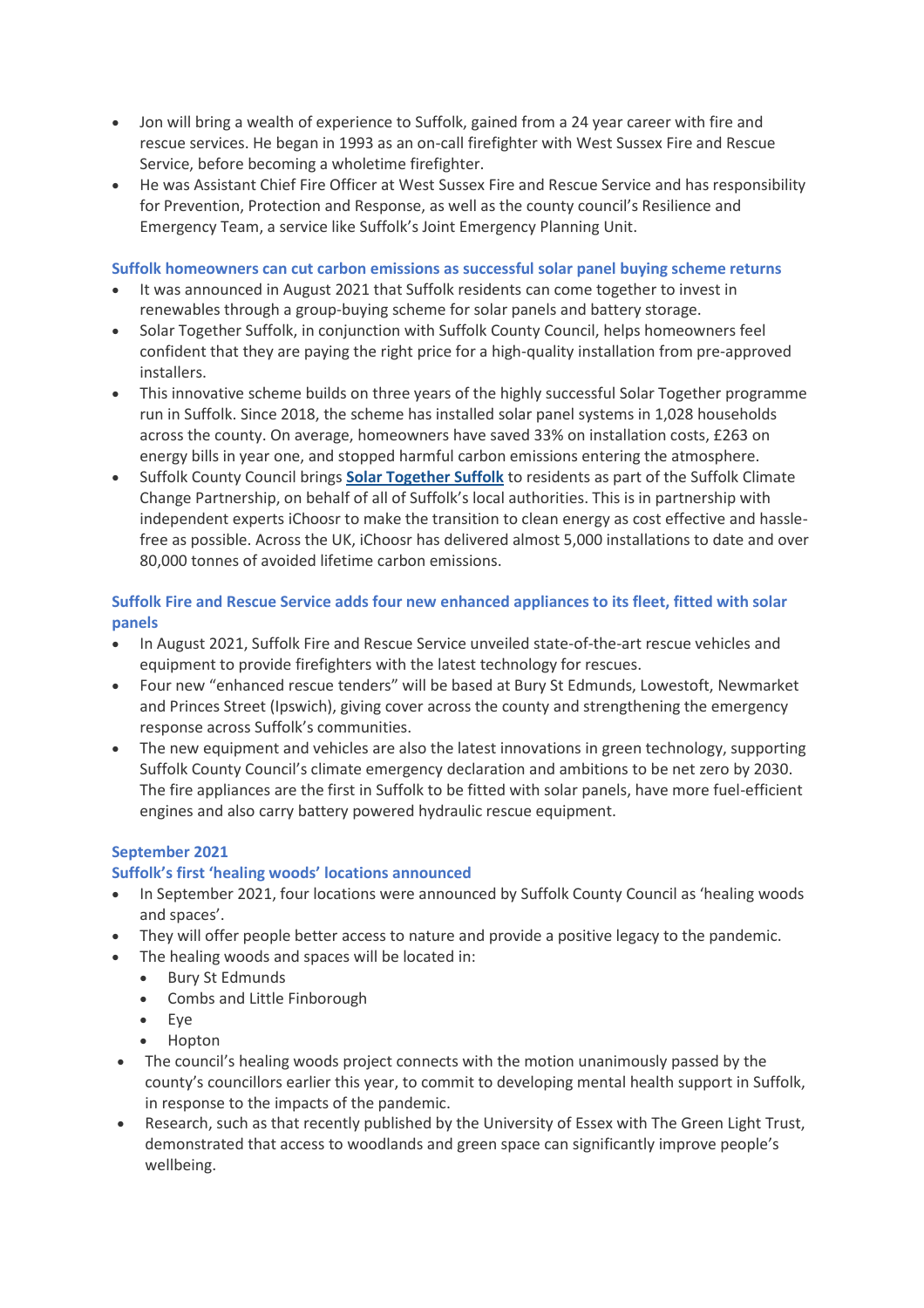• The four sites will develop unused spaces and existing green areas, to make them more accessible and offer dedicated places for peaceful reflection and a positive focus.

# **Youth Focus Suffolk puts young people at the heart**

- It was announced in September 2021 that 18 youth projects from across the county had been awarded a share of just under £240,000.
- This is in response to the gaps faced after Covid-19 for activities and services for young people.
- Almost 2.5 times over-subscribed, the Youth Intervention Fund, hosted by Suffolk Community Foundation, attracted an array of bids and has successfully granted both rural and urban projects from Lowestoft to Newmarket, Hadleigh to Eye.
- It is expected that an additional 1,900 young people will benefit from these activities offered through the voluntary and community sector over the next 12 months and the schemes include performing arts to increase confidence, mentoring programmes to support mental health, forest schools and construction skills.
- Suffolk Community Foundation successfully levered in additional contributions of £79,350 through philanthropic donations and will be supporting the groups as they deliver their work over the year ahead.
- The Youth Intervention Fund this year has formed part of a wider programme, called Youth Focus Suffolk, which is funded through the county council's Suffolk 2020 fund. The project supports both the voluntary sector and communities to become more resilient in supporting their young people through a range of measures. This includes a fully funded programme of training, which is open for all adults to access, and ranges from youth mental health awareness, accredited youth work as well as themed support around drug and alcohol awareness, gambling and exploitation.
- The project has also mapped out current youth provision to help people find out about the opportunities in their local area for young people to take part in and provides a peer mentor space online for professionals and volunteers alike to share experiences and learn from others.

# **HRH The Duke of Gloucester officially opens The Hold**

- On September 15<sup>th</sup> 2021, His Royal Highness The Duke of Gloucester officially opened The Hold, a new archives and heritage centre on Ipswich's Waterfront.
- The Duke was given a tour of the £20million building, a partnership between Suffolk County Council and the University of Suffolk, which is home to more than nine centuries of history safely preserved by Suffolk Archives.
- His Royal Highness was greeted by Suffolk's Lord Lieutenant, Clare, Countess of Euston, as well as a line-up of civic guests, and was then shown round by Kate Chantry, Strategic Manager of Suffolk Archives.
- During the visit The Duke met Tim Greenacre, Chief Operating Officer at the University of Suffolk, Dr Harvey Osborne, Course Leader for BA (Hons) History and students, and saw the state-of-the-art teaching facilities including a 200-seat auditorium and seminar rooms.
- Lord Lieutenant, Clare, Countess of Euston then gave a short history of the Suffolk Medal, including showing a replica which is on display in the building's main street.
- Representatives from local history groups were introduced to The Duke in the John Blatchly Local Studies Library, named in honour of the esteemed local educator, author and historian.
- The Duke was shown treasures from the Suffolk Archives collections spanning 900 years of Suffolk's history, including the oldest document - a Charter of King Henry I granting churches and property to the monks of Eye Priory from around 1119 - and the newest contemporary collections of Black Lives Matter protest placards.
- His Royal Highness also met representatives from organisations which contributed to The Hold, including the National Lottery Heritage Fund which awarded nearly £11million to make the project possible, as well as those involved in the design and construction of the building.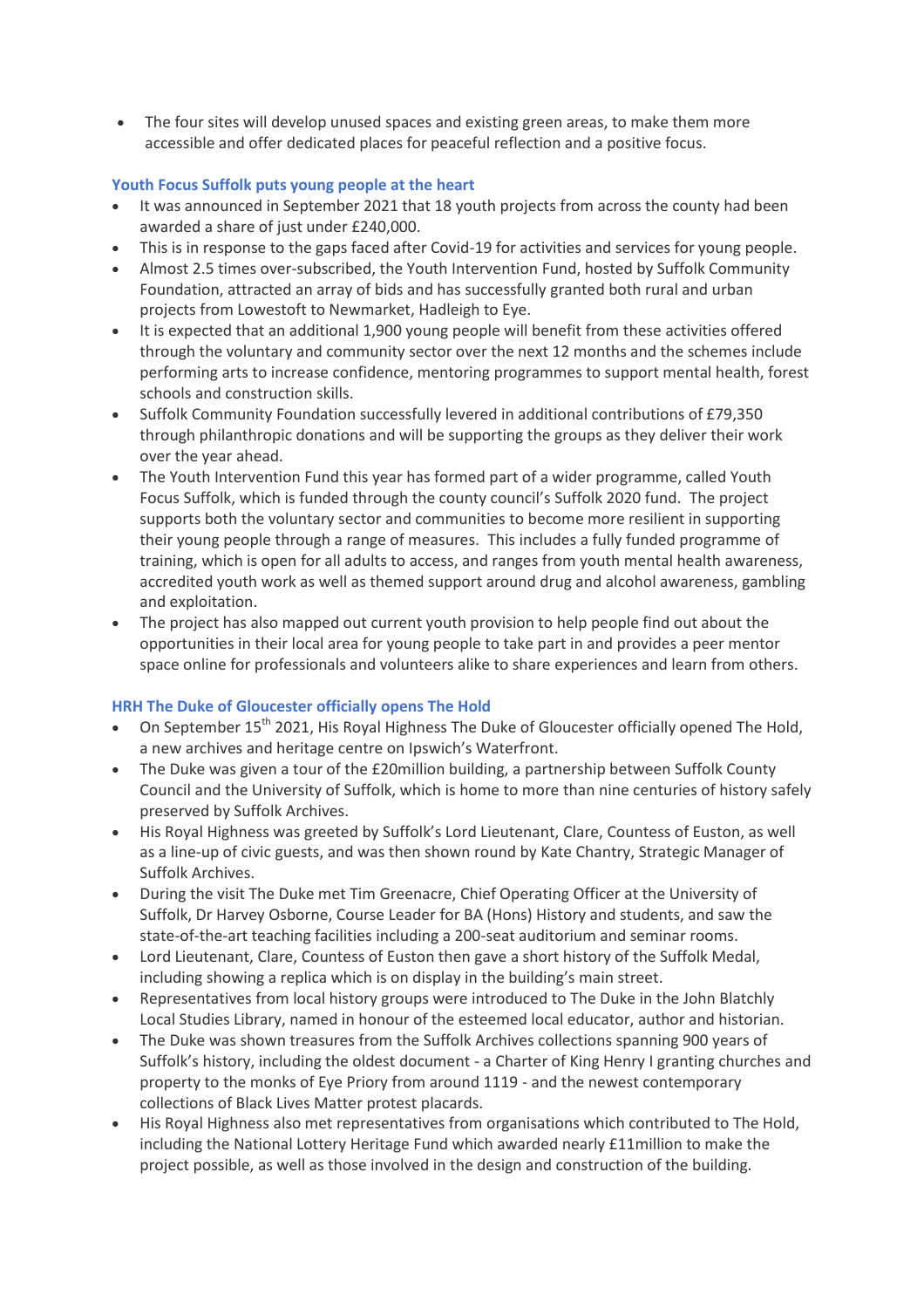To complete the visit to The Hold, His Royal Highness unveiled a plaque to declare the building officially open and signed a book which will be added to the archive as a record of the visit.

**New Suffolk Recycling Centres online booking system improvements to deliver greater customer experience**

- It was announced in September 2021 that Suffolk County Council has developed a new, more user-friendly booking system which enables residents to book slots for recycling.
- For bookings from 27 September, people can view all available time slots in real time, to see which booking slots are free at any given moment. The system allows you to book up to seven days in advance. If circumstances change, you can easily cancel your slot up to one hour beforehand or equally, you can click to amend your booking if required.
- The system is also able to advise customers on which sites accept specific materials, such as plasterboard to ensure the correct type of booking is made to save customers' time, and it can also be used to share real time messages with customers, for example if any site needs to close due to adverse weather or emergency situations. The new booking system is connected to automated numberplate recognition to allow for a trial of automatic entry gates.
- Customer survey results show overwhelming support for the use of a booking system and the Council has gathered feedback from customers and site staff on how the booking system can be further improved, which have shaped the design of this new system. Through the use of bookings the council can avoid the frustration of long queues at peak times and increase the overall throughput and efficiency of the service for residents.

#### **October 2021**

**MPs from Norfolk, Suffolk and Essex and County Councillors, unite to protect the countryside and communities from the worst impacts of new pylons and cables**

- In October 2021, the Offshore Electricity Grid Task Force (OffSET) was set up to review and respond to the Government's Offshore Network Transmission Review (OTNR).
- A new group of MPs from across the region, under the chairmanship of Sir Bernard Jenkin, and including County Councillors from the region, has been set up to ensure that the emerging proposals of the Government's Offshore Network Transmission Review (OTNR), and proposals to change the Nationally Significant infrastructure Planning regime, are effectively scrutinised.
- The Offshore Electricity Grid Task Force (OffSET) supports the government's commitment to meet the target of Net Zero by 2050, and the aspiration to deliver 40GW of Offshore Wind, by 2030. However, this will result in a succession of electricity generation and connection projects in Norfolk, Suffolk, and Essex, over the coming decades, which will have significant impacts on the environment and communities of the region.
- The group believes that these ambitions and targets cannot be met, on an "at any cost" basis. Therefore, the further development of the onshore transmission system, and the connection of offshore wind farms, and interconnectors, will require a new deal for communities and the environment. It remains a key priority that we speed up the Government's timetable to transition to the offshore transmission system, in order to protect our communities from the damaging effects of multiple cable corridors.
- As well as scrutinising and responding to new policies and initiatives, the group will be a contact point for Ministers and senior officials, as well as for the National Grid, Crown Estate, and Ofgem, to engage with Regional Leaders. The group will also be inviting key stakeholders and community groups to meet with them, to better understand the impacts, and opportunities, of Net Zero transmission and generation infrastructure in the region.

#### **OffSET's mission statement:**

"OffSET exists to promote strategic leadership of the development of a coordinated offshore electricity grid, to address the need for increased grid capacity which off-shore wind, coastal new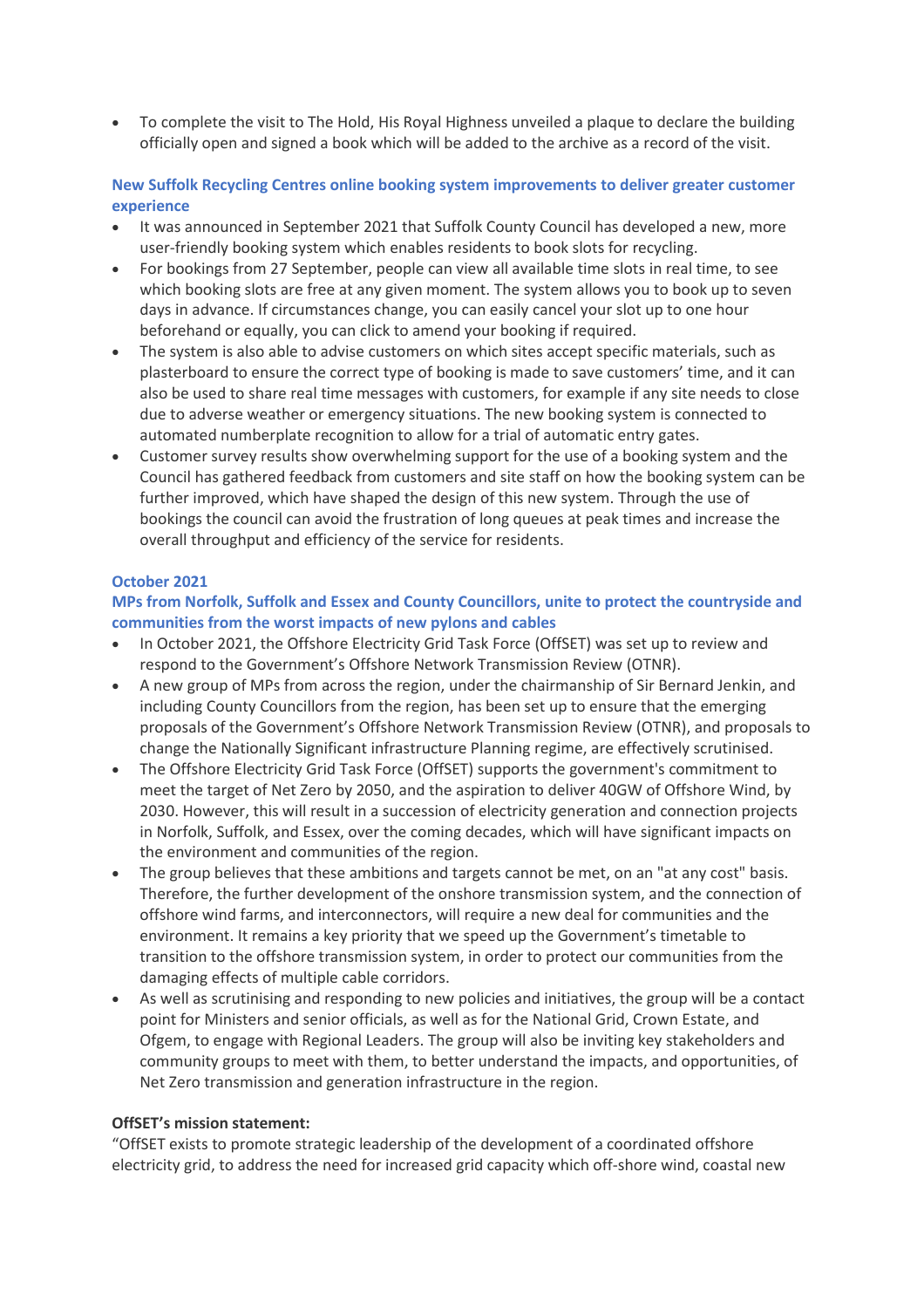nuclear, and international interconnectors will demand, while standing up for the countryside of East Anglia so that the welcome transition to net zero electricity generation does not do unnecessary damage to our communities or the environment."

#### **Suffolk continues to create the greenest county with £150,000 for new trees**

- It was announced in October 2021 that a joint bid by a number of Suffolk's authorities secured funding from the Forestry Commission to plant around 3,000 trees this coming planting season.
- Suffolk County Council submitted the bid on behalf of itself, Ipswich Borough Council, Babergh District Council, Mid Suffolk District Council and West Suffolk District Council. The successful bid will see £149,712.55 come into the county for new trees, from the Local Authority Treescapes Fund.
- The fund targets treescapes that have been neglected or suffered damage in the past, including disused and vacant community spaces and those affected by tree diseases such as ash dieback. The locations are chosen where they are likely to be experienced directly by people, as well as on improving the age structure of trees in all the project areas.
- One of the interesting methods being adopted to re-establish woodland as part of this project, is the Miyawaki method.
- It is regarded as one of the most effective tree planting methods for creating cover quickly on neglected land, or land that has previously been used for construction or agriculture. It uses natural principles, such as using trees already native to the area and replicating natural regeneration processes, and is particularly effective in the urban environment.

#### **November 2021**

#### **Government funding boost for Suffolk community schemes**

- In November 2021 two Suffolk schemes received Government funding totalling more than £940,000
- Enabling Self-Employment in Suffolk and the Suffolk Road to Net Zero business support programme are among 477 schemes across the country to receive backing from the Community Renewal Fund.
- This is a £200 million pot set up by the Department for Levelling Up, Housing and Communities aimed at boosting skills training for the unemployed and investing in businesses developing lowcarbon technology.
- The two Suffolk schemes, which are both being led by New Anglia Local Enterprise Partnership (NALEP) and which were put forward by Suffolk County Council, receive a total of £945,974.
- Enabling Self-Employment, which receives £412,208, delivers self-employment support across Suffolk, particularly amongst disadvantaged communities in East Suffolk.
- Building on the established programme of Business Start-Up support in Norfolk and Suffolk, it works with employed and unemployed people – including those who were on furlough or who are under-employed and economically vulnerable – from deprived groups and communities.
- Suffolk Road to Net Zero receives £533,766.
- This is a scheme offering grants to support businesses in developing low-carbon projects and which contribute to the Suffolk Climate Emergency Plan's key theme of reducing industrial and commercial emissions, informs a model for place-based Net Zero strategies, and generates benefits for nature-based solutions.

#### **Suffolk County Council investing £12.8m to decarbonise its buildings**

- It was announced in November 2021 that properties, including fire stations and libraries, will receive investment as the council continues to drive its ambition to be Net Zero by 2030.
- Suffolk County Council will be committing £12.8m towards reducing the carbon produced by buildings in its corporate estate.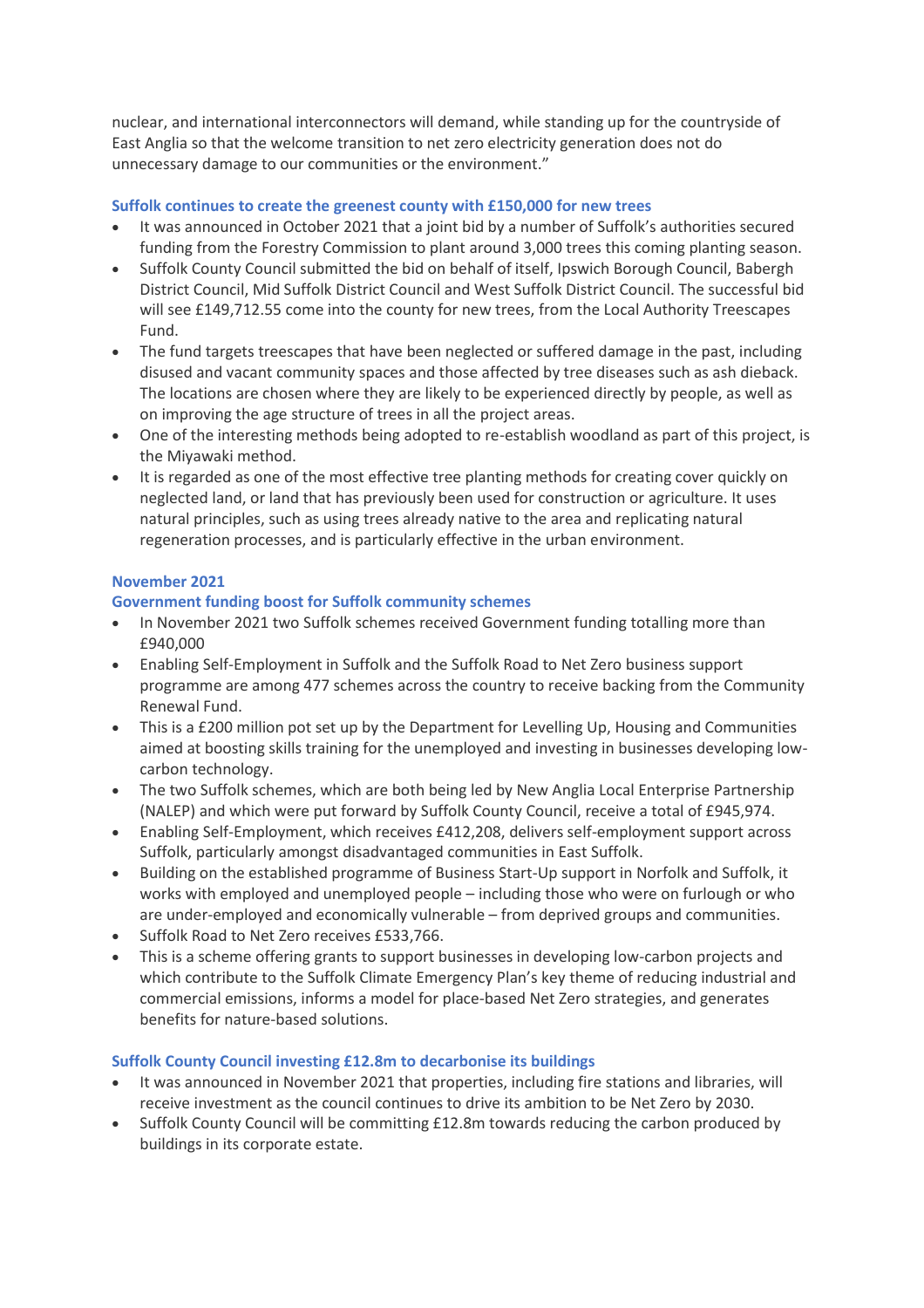- Cabinet members today (9 November 2021) approved a report to commit to this investment, as well as implementing the SCC Energy Management Strategy, as recommended by the Climate Emergency Policy Development Panel.
- The council already has a history of providing dedicated investment to improve the energy efficiency of its buildings and services, which has led to reductions in carbon emissions in recent years. Previous projects have included replacing fossil fuel boilers with bio-mass units, installing solar panels and solar hot water systems, rainwater harvesting and updating lighting.
- This latest investment will also work towards reducing energy consumption across the council's buildings to mitigate the effects of increasing energy prices and associated costs.
- Through the Energy Management Strategy, the council will target how it can be 'smarter' with its buildings by reducing electricity consumption, reviewing the heating and cooling of its buildings, continuing its LED lighting rollout, replacing older fossil fuel boilers and generating its own energy.

# **Suffolk's Greenest County Awards Winners Announced**

- In November 2021, Suffolk celebrated the people and organisations making the biggest environmental difference in the county.
- As COP26 came to a close, Suffolk celebrated the people and organisations making the biggest environmental difference in the county. An innovative food recycling company, a nature reserve and the county's Tree Warden Network are among those collecting awards at The Hold in Ipswich today (Friday 12 November 2021).

#### **December 2021**

#### **Annual Public Health Report focuses on Mental Health impact of Covid-19**

- Suffolk County Council, in December 2021, endorsed far-reaching recommendations to improve Suffolk people's mental health and wellbeing.
- This includes the creation of a dedicated fund of £2.5m and the development of a cross-system group to support community wellbeing in Suffolk.
- Each year, the Director of Public Health in Suffolk produces an independent report, which explores a topic or area of strategic focus that is of importance to Suffolk. This year's report titled "Better, together: Public Mental Health in Suffolk", focuses on the actions that need to be taken to support and enable good mental health and wellbeing in the community, following the impacts of the Covid-19 pandemic.
- The strains of the Covid-19 pandemic have meant that the issue of mental health has been in the public consciousness like never before. The unprecedented measures required to reduce the spread of the virus, have placed extraordinary pressures, and demands on the whole population, with around 1 in 5 adults in Britain experiencing some form of depression in the first three months of 2021 – more than double the figure prior to the pandemic. Almost half of adults have reported that their emotional and mental wellbeing has been affected.
- The report highlights that those impacts may be as damaging and long-lasting as the physical effects of the virus. It focuses on actions which can be taken by communities, public and private sector organisations to try and mitigate these effects and protect and promote good public mental health in Suffolk now and for the future.
- The report makes six recommendations, which have today been endorsed by Suffolk County Council. Among the recommendations is the development of a cross system group focused on public mental health, which will report into the Health and Wellbeing Board, and a dedicated Suffolk Public Mental Health Fund to support good public mental health in Suffolk communities.
- The £2.5m funding, comes from the Government's Contain Outbreak Management Fund (COMF), in recognition of the need to support Public Mental Health, which in turn both supports behaviours which continue to reduce the spread of the virus as well as supporting longer term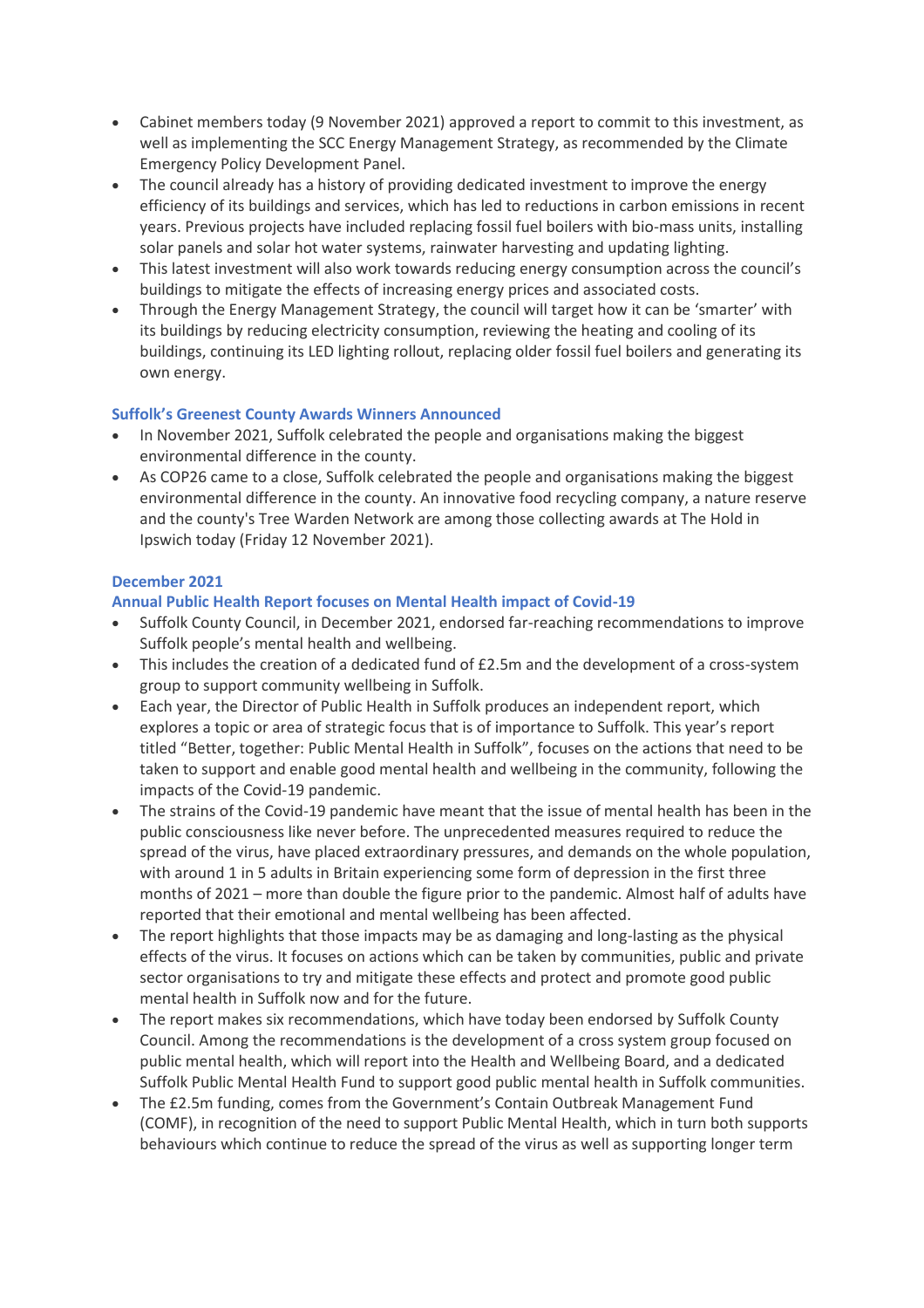recovery. The Health and Wellbeing Board will oversee this and will be discussing principles for how to deliver the recommendations at its next meeting in January.

## **Suffolk County Council approves extra £20m investment in highway drainage and footpaths**

- In December 2021, Cabinet members committed an extra £20 million over the next three years into further improving Suffolk's highway drainage systems and footpaths.
- In recognition of the increasing maintenance demand on these areas, councillors approved the use of £10 million to specifically deliver an increasing number of drainage schemes that deal with problems that affect larger numbers of people, and a further £10 million to improve footpath quality and access.
- Suffolk Highways will use the drainage investment alongside funding from the Department for Transport to increase the number of highway flooding sites which are resolved, providing a highway network that is more resilient and accessible during heavy rain and severe weather events.
- The footpath investment will be focused on urban areas and busy footpaths in rural areas providing a safer and more accessible network that supports people accessing local bus services, health care services and local shopping precincts.

# **Over 10,000 new LED streetlights installed across Suffolk**

- It was announced on December  $17<sup>th</sup>$  that Suffolk's LED replacement programme reached a new milestone, with over 10,000 streetlights upgraded with new, sustainable LEDs.
- Bouygues Energies & Services, the contractor leading the programme has successfully installed 10,799 new lanterns and counting as part of the project to replace all 43,400 streetlights in the county. These lanterns use less energy and produce a more natural and focused light than the traditional orange glow of streetlights.
- The project, which is due to complete by the end of 2022 will also allow opportunity for other streetlight owners within Suffolk such as Parish and District Councils to upgrade their streetlights as part of this process.
- This upgrade supports Suffolk County Council's ambitions for becoming a carbon-neutral organisation by 2030. The benefits include; supporting a reduction in carbon emissions by saving energy and reducing light pollution, as well as providing clearer images on CCTV, traffic cameras and dashcam footage for the benefit of public safety.
- The teams have been working their way through the west of the county and are making progress in Stowmarket and Sudbury.
- Aside from the reduction in energy usage and minimising light pollution, the project will also bring down ongoing maintenance costs for the authority. The County Council expects to reduce its annual electricity costs on the streetlights by around 76%, saving more than £1.7 million a year.
- By upgrading the lighting system with smart technology, this will increase the control the County Council has over its power consumption which will further reduce costs.
- Prior to commencing in towns or parishes, Suffolk Highways is contacting those councils in case they wish to upgrade their parish-council owned street-lighting at the same time. All heritagestyle lanterns which have been identified will be upgraded towards the end of the programme.

#### **Children's services and adult care at the heart of Suffolk County Council's new budget plans**

- In December 2021, Suffolk County Council outlined how it plans to spend money on public services in 2022/23.
	- $\circ$  More money to support children with special educational needs and disabilities (SEND)
	- o Extra resources for adults in need of care
	- o Additional funds to prevent flooding and fix footpaths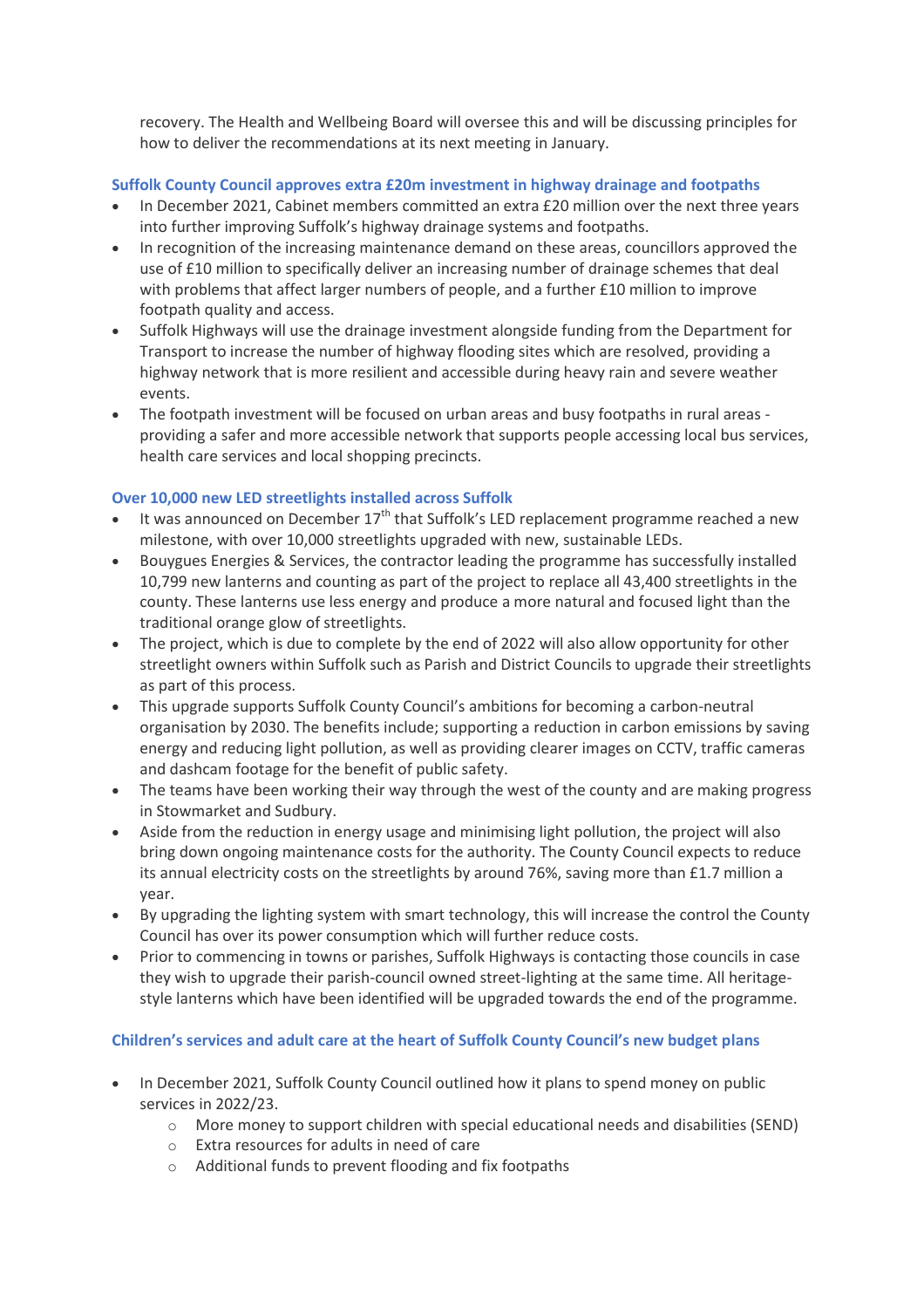- Under the proposals, the council's budget for 2022-23 would rise by 4.5% (from £598.2 to £625.4m). This additional money is generated by a 2.99% increase in Council Tax, and an increase in grants received from the Government.
- The proposals will be presented at a scrutiny meeting in January, then put forward for approval by councillors in February.

# **The council's priorities are to:**

- promote and support the health and wellbeing of all people in Suffolk
- strengthen the local economy
- protect and enhance the environment
- provide value for money for the Suffolk taxpayer

# **Some of the detail of the budget proposals, includes:**

- £1.1m increase for the family services budget, specifically to address recommendations made by the recent independent SEND review
- £1m additional funding for Suffolk Highways over the next four years, for example to fund road signs and responsible verge cutting
- £10m to specifically deliver an increasing number of drainage schemes (over the next three years)
- £10m to improve footpath quality and access (over the next three years)
- £12.8m to decarbonise the buildings that we own (by 2030)
- Investments this year to set up future borrowing for bigger schemes, such as SEND and carbon reduction

Regarding Council Tax, the proposed 2.99% increase would be made up of a 1.99% increase in general Council Tax and a 1.00% increase dedicated to funding adult care. **This means costs for a household would look like:**

- Band D property: £27.60 per week (80 pence per week increase from 2021-22)
- Band B property: £21.47 per week (62 pence per week increase from 2021-22) (Band B properties are the most common in Suffolk)

# **January 2021**

#### **Council prepares budgets for its finances and the environment Suffolk County Council waives fees for Platinum Jubilee events**

- To mark the celebration of Her Majesty the Queen's Platinum Jubilee, Suffolk County Council will be waiving street party road closure fees.
- On Sunday 6 February 2022, Her Majesty the Queen celebrated her Platinum Jubilee, marking 70 years of service. To celebrate this milestone, events will be taking place across the Country, particularly over the four-day Bank Holiday weekend, between 2 and 5 June 2022. This bank holiday gives communities and people throughout the UK the opportunity to come together and celebrate with their neighbours.
- For all events on Sunday 5 June 2022, which is being referred to nationally as the 'Big Jubilee Lunch', Suffolk County Council will not be charging fees normally associated with road closures.

# **Council's Net Zero ambitions aim high with first-ever full carbon budget and biodiversity commitment**

- In January 2021, Suffolk County Council published proposals for its first-ever full carbon budget, as it strives to be a Net Zero organisation by 2030.
	- Inaugural full carbon budget to be presented alongside financial budget
	- Policy to enhance biodiversity across 30% of Suffolk County Council's estate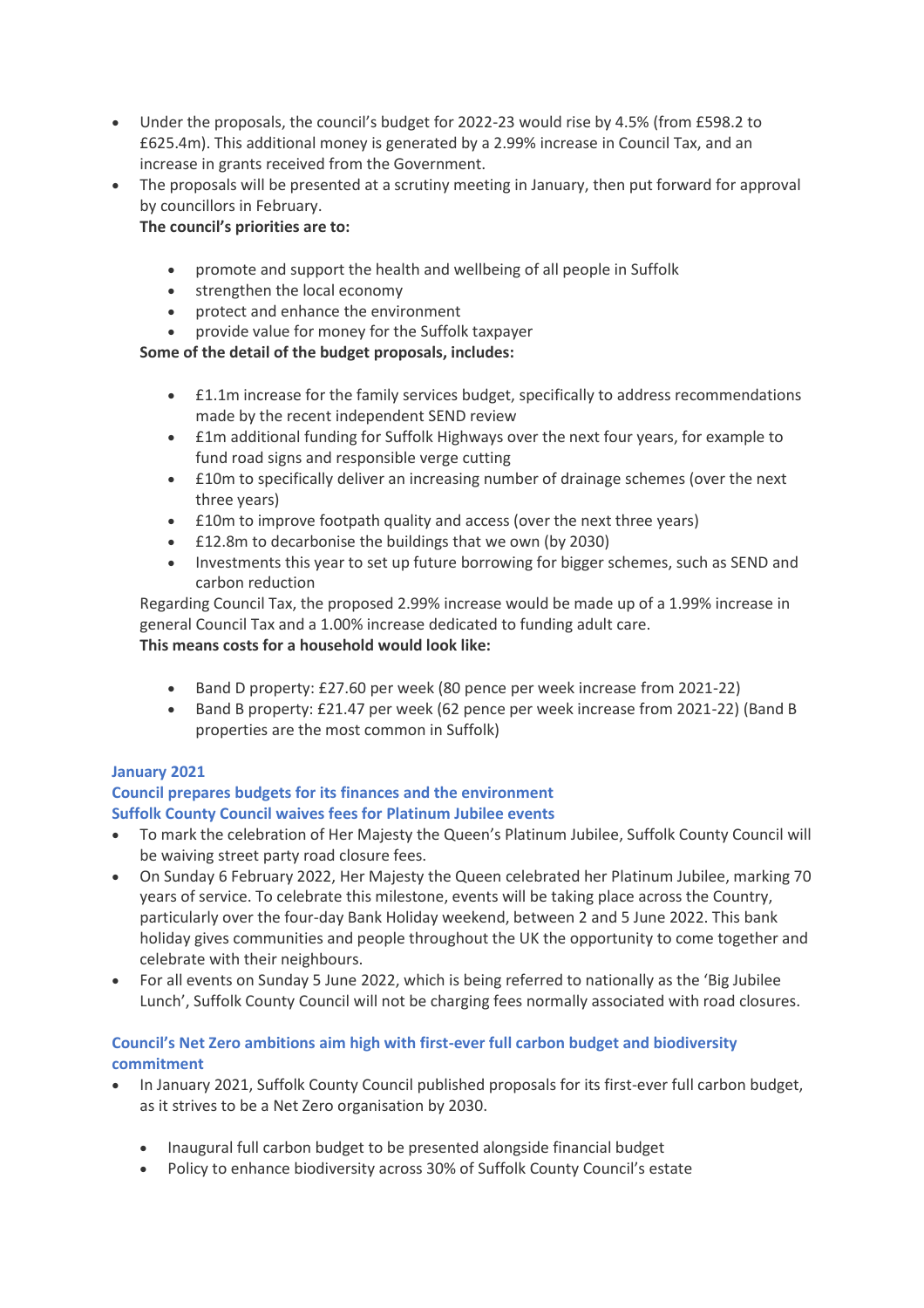- The Net Zero Carbon Budget will allow the council to measure its carbon emissions, and monitor and evaluate the impact of decisions it makes. This will mean it can report each year on its progress, tracking its ambitions towards Net Zero.
- There are many activities which the council will monitor, from the energy used powering its buildings to the miles travelled by council workers, from the waste it disposes to the fuel used to run buses and gritters.
- Suffolk County Council recently announced a £12.8 million investment to begin decarbonising the buildings that it owns, reducing emissions and making them cheaper to run. We have a history of providing dedicated investment to improve the energy efficiency of our buildings and services. This has led to reductions in carbon emissions in recent years, through projects such as replacing fossil fuel boilers with bio-mass units, installing solar panels and solar hot water systems, rainwater harvesting, updating lighting and improving insulation.

#### **Growing Suffolk's Biodiversity**

Proposals have also been published which would see Suffolk County Council enhance the biodiversity value of at least 30% of its land and assets by 2030.

It would also see the council working with partners, communities and landowners to help substantially reverse the decline of biodiversity across Suffolk.

The proposed policy is a result of the work undertaken by the Policy Development Panel (PDP) which was set up in July 2021.

The policy proposal includes ambitions which stretch across the whole organisation, from looking at how it manages highway trees to the impact of street lighting, from how it procures goods and services to the potential nature-based flood management solutions.

The Net Zero Carbon Budget proposal will be presented at the Cabinet meeting on 1 February 2022 and discussed at the Full Council meeting on 17 February 2022. The Biodiversity PDP proposal will be presented at the Cabinet meeting on 1 February 2022 and can be immediately implemented if agreed.

# **Warm Homes Suffolk Fund to heat up cold homes this winter**

- It was announced in late January 2022 that residents can cut energy costs and reduce their carbon through a new scheme.
- Suffolk residents who are struggling to keep their homes warm, can contact a new project which offers funding and free advice at **[www.warmhomessuffolk.org](about:blank)**.
- Suffolk's councils have joined together to establish Warm Homes Suffolk, which launches today. The team will be on hand to offer expert advice on reducing energy bills, energy usage and identify benefits that residents may be entitled to, to help keep their homes warm.
- The work of Warm Homes Suffolk will also help the county towards its target of Net Zero by 2030, as the project aims to better insulate homes and provide more efficient heating, meaning less carbon is released into the atmosphere.
- A successful bid was made to the Department for Business, Energy & Industrial Strategy (BEIS) for £2.7 million pounds of funding to run Warm Homes Suffolk - The Warm Feeling Fund. This is part of the Government's (Local Authority Delivery phase two) LAD2 Scheme, designed to improve the energy efficiency of Britain's homes.
- The bid was led by Suffolk County Council, on behalf of all councils in the county. For eligible residents, the scheme can offer a range of home upgrades, including cavity, loft and external insulation, installation of solar photovoltaic systems and switching central heating to more efficient low carbon heat pumps.

The scheme is available to homeowners, those renting and landlords. There are some conditions to meet before being able to access funding, which is aimed at residents who are:

- earning under £30,000 per annum
- currently receiving benefits (or think you may be eligible)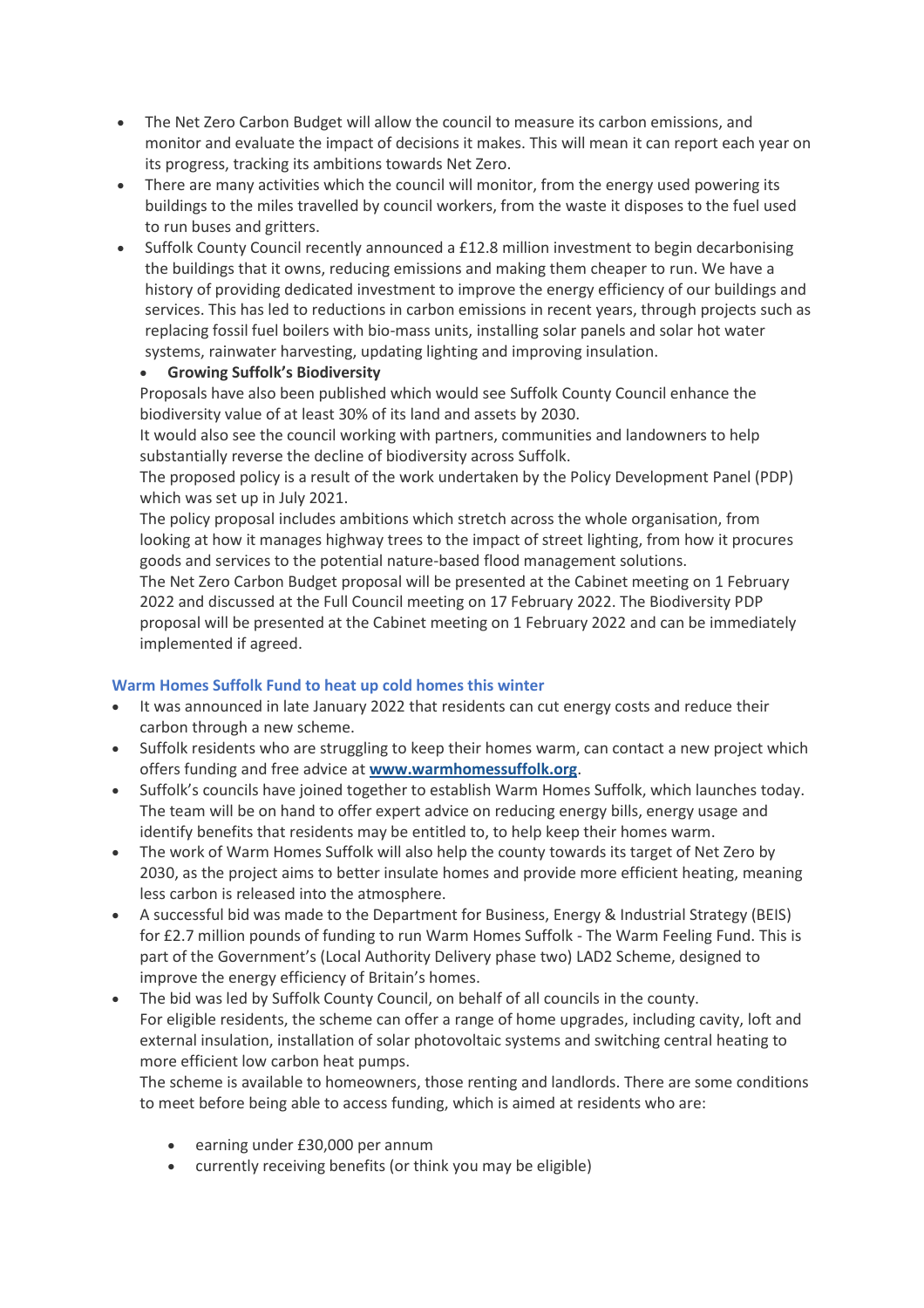• living in homes with a low energy rating

If you are a landlord with tenants and property that meet the above criteria, then you could receive a subsidy of up to two-thirds for work which improves the energy efficiency of your property, up to the value of £5,000.

# **February 2022**

## **Council's commitment to further enhancing Suffolk's natural environment**

- It was announced in February 2022 that Suffolk County Council will be doing even more for the county's natural environment.
- Suffolk County Council will be doing even more for the county's natural environment, as it confirms plans to enhance the biodiversity of at least 30% of its land and assets, by 2030.
- This means it will be progressing its work around managing highway trees, planting more hedgerow, nature-based flood management solutions, roadside nature reserves, and much more.
- The council already planted 100,000 trees last year, and is on course to plant another 100,000 this year. It has also put in around 20 kilometres of mixed species hedgerow.
- The plans will also help work towards the council's ambitions of being a Net Zero organisation by 2030, with Suffolk's nature being an integral part of the carbon cycle.
- The policy's ambitions stretch across the whole organisation, from looking at the impact of street lighting, to how it procures goods and services.
- One example of the positive changes that the council will make, is to stop using Glyphosate in all highway maintenance operations. This will happen as soon as it is able to deploy a suitable alternative, and at the latest by 2023 for routine weed treatment programmes. The council will work with other local authorities, both locally and through the Local Government Association, in reaching this goal as soon as possible.
- The proposals were agreed at Suffolk County Council's Cabinet meeting on 1 February 2022, following the work undertaken by the Policy Development Panel which was set up in July 2021.

#### **Suffolk cements commitment to keeping its communities safe**

- A new strategy was published in February 2022 outlining how Suffolk will address Violence Against Women and Girls has been published today.
- The strategy has been prepared collaboratively by the Safer Stronger Communities Board (SSCB) – consisting of representatives from Suffolk County Council, district and borough councils, the police, Suffolk's Police & Crime Commissioner, community safety partnerships, health and probation services, the Norfolk & Suffolk Criminal Justice Board and Suffolk Safeguarding Partnership.
- All board members hold a shared ambition to tackle the incredibly important issue of Violence Against Women and Girls (VAWG) which includes, but is not limited to, domestic abuse, sexual violence, stalking, coercive and controlling behaviour, and revenge porn – all of which have a devastating impact on victim-survivors, families, and communities.
- Much work has been done on preventing VAWG since the launch of the county's first strategy in 2018, which led to the establishment of Suffolk's 24/7 domestic abuse helpline, additional accommodation for survivors and the creation of a Domestic Abuse Perpetrators Unit to help offenders address and alter their behaviour.
- However, with recent figures showing an increase in sexual offences and domestic violence nationally, the board recognises the need to continue to drive forward positive change through effective partnership working.
- Suffolk's new VAWG Strategy outlines how this will be achieved in the county, with four key objectives – prevention, supporting victims, pursuing perpetrators, and strengthening the system – forming the basis for its approach.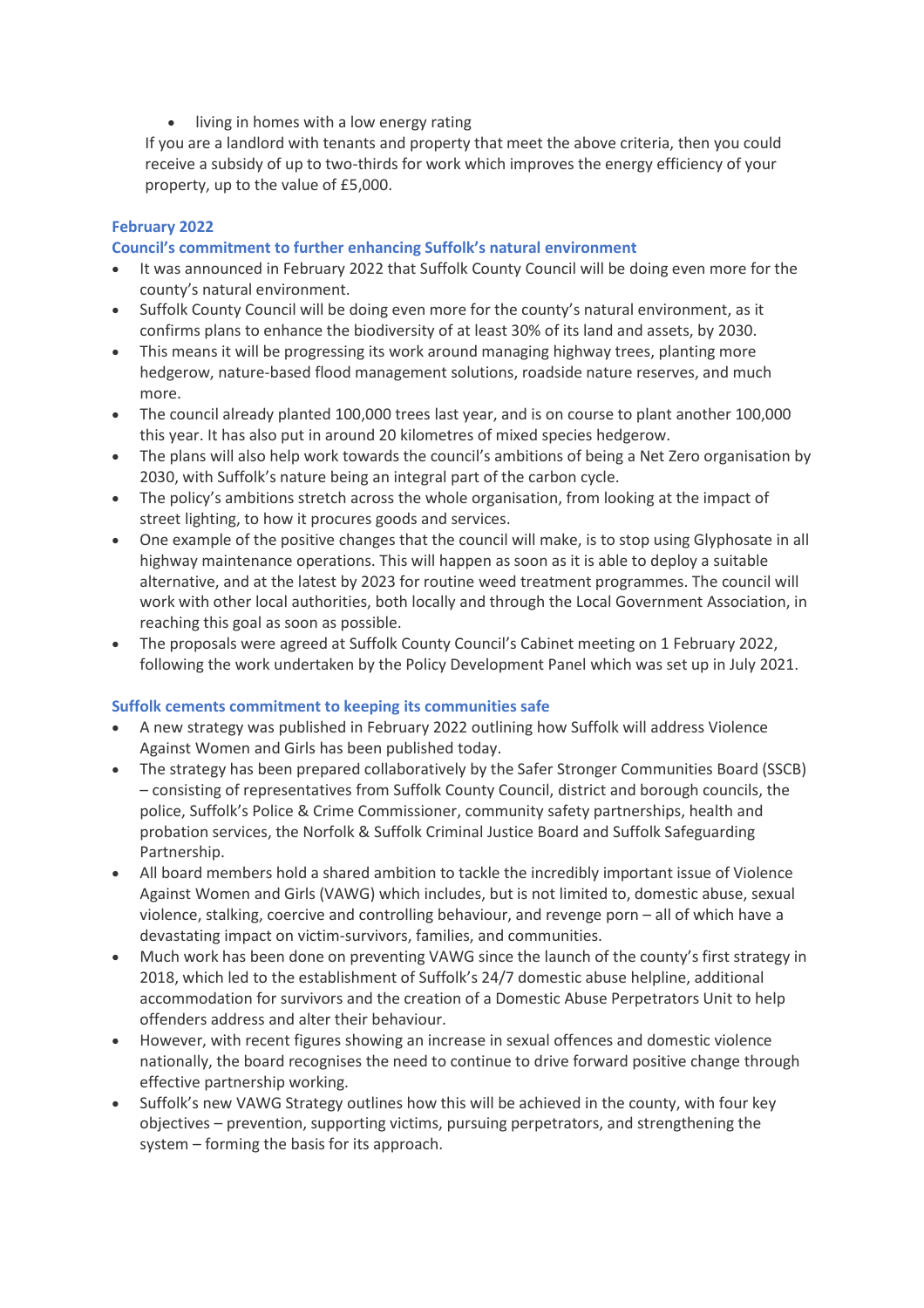- Relevant strategies, policies, and legislation, including the Domestic Abuse Act 2021 and the police and Government's response to VAWG, have also been reflected to enable Suffolk to complement the national effort.
- $\bullet$  In addition, the strategy will be accompanied by an action plan for 2022 2025 to help ensure meaningful activity. This has been informed by members of the board, local charities, and domestic abuse survivors – who praised the system for enabling them to co-create proposals and have their say.
- To support the board in implementing both the strategy and action plan, Suffolk County Council has contributed £350,000 towards this.
- Whilst the strategy is focused primarily on preventing VAWG, due to these crimes often disproportionately affecting this gender, work will still be undertaken to support men and boys, as well as those that are transgender, non-binary or gender non-conforming.

# **Good news for Suffolk as Government gives the green light to negotiate a County Deal** Suffolk County Council was given the go ahead to negotiate a County Deal

# **Halfway mark reached as over 20,000 Suffolk streetlights replaced**

- In February 2022 Suffolk County Council's programme to replace 43,400 streetlights with new energy-efficient LEDs reached the halfway mark.
- Contractor, Bouygues Energies & Services begins work in Ipswich.
- To date, the teams have replaced 21,215 new streetlights with the new lanterns and are well on the way to successfully delivering the project on budget and to programme timescales.
- These LED lanterns use less energy and produce a more natural and focused light than the traditional orange glow of streetlights. They are extremely long-lasting products and have an expected lifetime of up to 100,000 hours. This is approximately two times longer than a typical conventional street lighting lamp. As a result, Suffolk County Council is expecting to reduce its annual electricity costs on the streetlights by around 76%, saving more than £1.7 million a year. This is 16% more than what was originally anticipated.
- The programme is on schedule to be completed by the end of May 2022, with all heritage-style lanterns being upgraded towards the end of the programme. Prior to commencing in towns or parishes, Suffolk Highways is contacting those councils in case they wish to upgrade their parishcouncil owned street-lighting at the end of the project.

# **March 2022**

# **First section of Gull Wing bridge in Lowestoft arrives**

- At the beginning of March 2022, the first major steel section of the Gull Wing bridge in Lowestoft arrived.
- The North Approach Viaduct (NAV1) section arrived at the construction site on Lake Lothing on Tuesday March 1 on a barge following a 32-hour crossing from Ghent in Belgium.
- Leading building and civil engineering contractor Farrans is constructing the bridge for Suffolk County Council.
- Fabricated by Victor Buyck Steel Construction, NAV1 is approximately 55m long.
- On delivery it weighed 380 tonnes and, when ready to move into its final position spanning the East Suffolk railway line, it will weigh approximately 1,450 tonnes.
- The complex process of navigating the barge into the inner harbour and then transferring the steel structure from the barge on to the site was overseen by a team of experienced civil engineers, port masters and marine experts.
- In the coming days it will be moved to a special platform where a concrete slab deck will be cast in situ before the entire span is moved and placed in its final position during a weekend long railway possession.